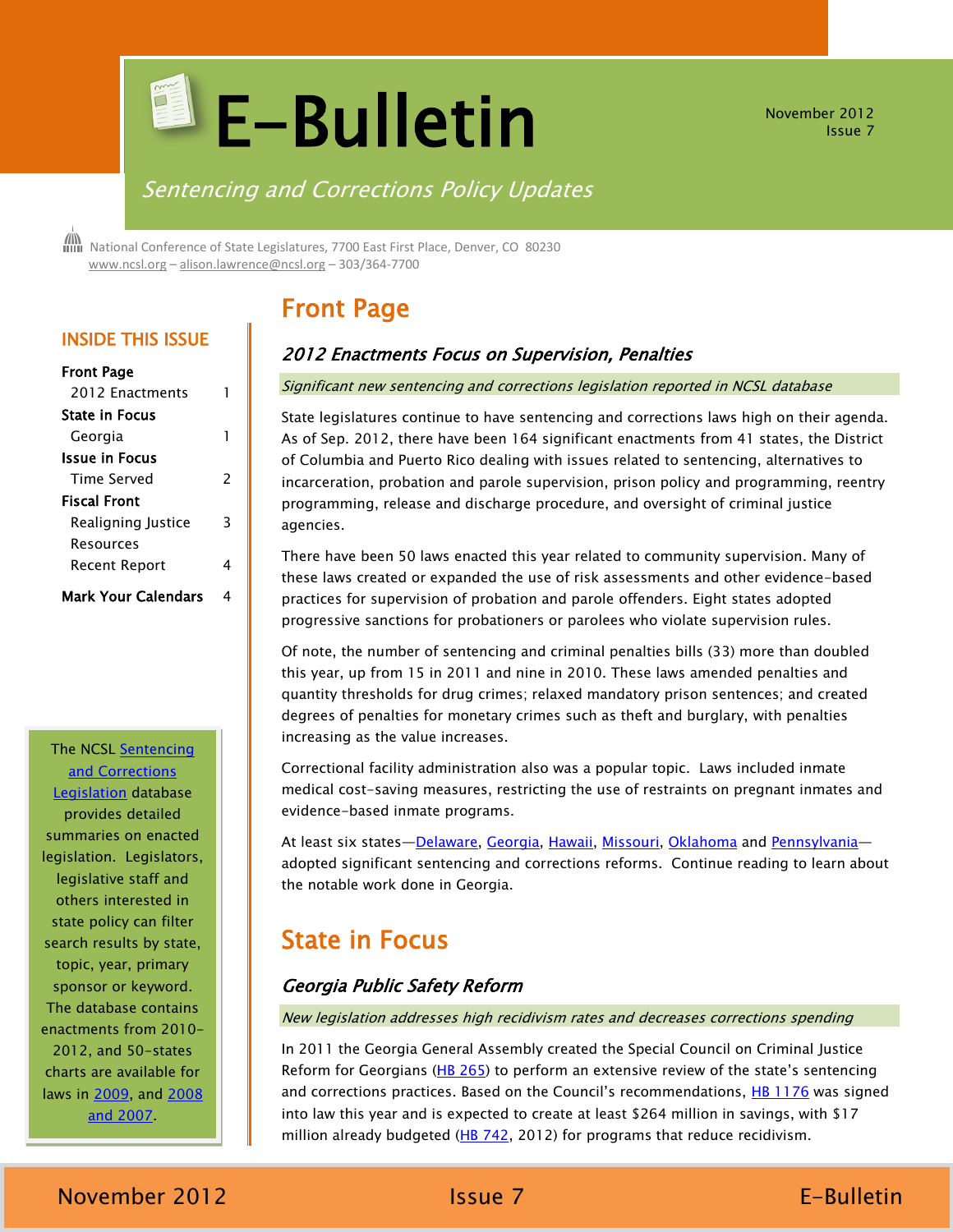The Council conducted an in-depth [review](http://www.legis.ga.gov/Documents/GACouncilReport-FINALDRAFT.pdf) of the state's sentencing and corrections data and found that Georgia's prison population had more than doubled over the past two decades, corrections spending had risen to over \$1 billion, and the prison population was expected to rise another 8 percent by 2016.

The Council identified several challenges, including a high percentage of admissions of drug and property offenders. The resulting legislation expands community options for nonviolent offenders while reserving prison space for violent offenders. It also creates ranges of penalties for burglary and simple drug possession, allowing for increased penalties for more serious offenses. Graduated sanctions are authorized alternatives to revocation of probation after a rule violation.

To address the nearly 30 percent recidivism rate, the act requires the Judicial Council and the Board of Corrections to ensure the use of evidence-based practices to improve offender supervision. Performance outcome data will be collected and analyzed to determine the effectiveness of treatment programs.

The accompanying budget reserves \$175,000 to develop a risk assessment tool for judges to identify offenders who can safely be diverted from prison. Residential programs are slated to receive \$5.7 million in reinvested funds and \$11.6 million are going to accountability courts.

## Issue in Focus

## Time Served: High Cost, Low Return of Longer Prison Terms

Rethinking long sentences for non-violent offenders

Prisoners released in 2009 served an average of almost three years longer in custody, or 36 percent, than offenders released in 1990, according to a [new report](http://www.pewstates.org/research/reports/time-served-85899394616) of the [Public Safety Performance Project](http://www.pewstates.org/projects/public-safety-performance-project-328068) of the Pew [Center on the States.](http://www.pewstates.org/) In 2009 alone, the longer sentences cost states more than \$10 billion, and more than half of the offenders released that year had served terms for non-violent offenses.

The report, "Time Served, the High Cost, Low Return of Longer Prison Terms," found time served for drug offenses and violent offenses grew at nearly the same pace from 1990 to 2009. Drug offenders served 36 percent longer in 2009 than those released in 1990; violent offenders served 37

percent longer; and time served by inmates convicted of property crimes increased by 24 percent. The study found that nearly all states increased lengths of stay over the two decades covered. The change varied widely, however, among the 35 reporting states.

The Pew report includes findings from a companion analysis of the public safety impact of longer prison terms. Researchers studied data about nonviolent offenders released in 2004 in Florida, Maryland and Michigan. The research revealed many of those offenders could have served terms from three months to two years shorter with little or no public safety impact.

The report authors note the role of the federal Violent Crime Control and Law Enforcement Act of 1994 in encouraging and providing grants for truth in sentencing policies that prompted longer lengths of stay and prison expansion.

The Georgia Council received technical assistance from the [Public Safety](http://www.pewcenteronthestates.org/initiatives_detail.aspx?initiativeID=31336)  [Performance Project](http://www.pewcenteronthestates.org/initiatives_detail.aspx?initiativeID=31336) of the [Pew Center on the](http://www.pewcenteronthestates.org/)  [States](http://www.pewcenteronthestates.org/) in cooperation with the **Justice** [Reinvestment Initiative](https://www.bja.gov/ProgramDetails.aspx?Program_ID=92) of the **Bureau of Justice** [Assistance,](https://www.bja.gov/) [Office of](http://www.ojp.gov/)  [Justice Programs,](http://www.ojp.gov/) and [U.S. Department of](http://www.justice.gov/)  [Justice.](http://www.justice.gov/)

Learn more about the work in Georgia from Pew's [2012 Georgia](http://www.pewstates.org/uploadedFiles/PCS_Assets/2012/Pew_Georgia_Safety_Reform.pdf)  **[Public Safety Reform](http://www.pewstates.org/uploadedFiles/PCS_Assets/2012/Pew_Georgia_Safety_Reform.pdf)** report.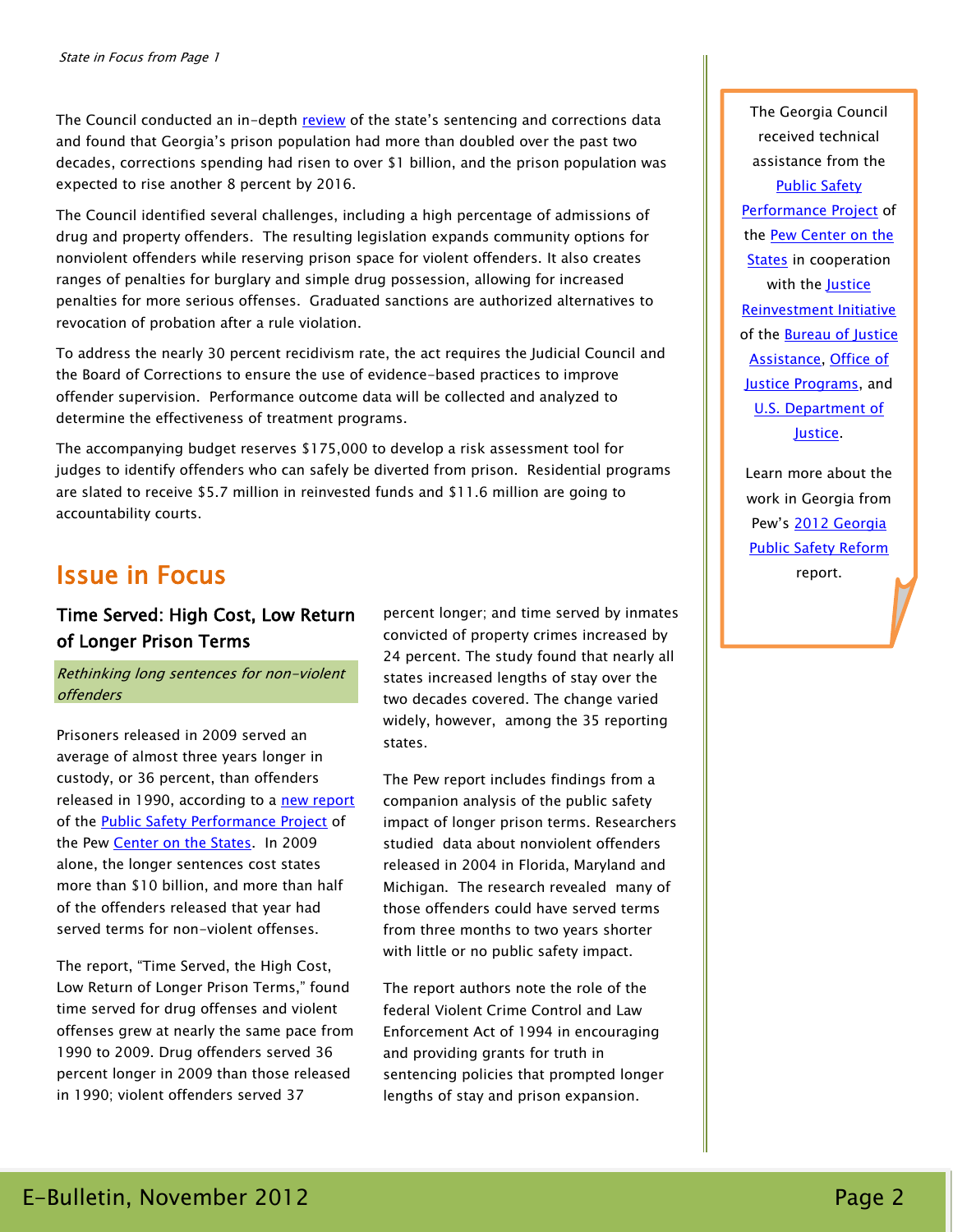#### Issue in Focus from Page 2

Since then, state legislatures have reclaimed authority for sentencing policy.

The report outlined steps states have taken in more recent years to reverse the trend of longer time served without compromising public safety, including:

- Reclassifying offenses, particularly through modifications in theft and drug possession thresholds. At least seven states— Alabama, Arkansas, California, Delaware, Montana, South Carolina and Washington— have enacted related policies.
- Amending mandatory minimum sentencing laws. States including Delaware, Indiana, Michigan, Minnesota and New York have reduced time served with such reforms.
- Using risk-based sentencing to identify offenders likely to succeed with an alternative sentence. This popular approach is being deployed in a growing number of states, including Arizona,

Colorado, Kentucky, Ohio, Tennessee and Virginia.

- Expanding opportunities for inmates to earn time off of their sentence by completing rehabilitative programs. States including Colorado, Kansas, South Carolina and Pennsylvania have put such policies in place.
- Reducing the percentage of sentences that must be served before parole eligibility. Georgia and Mississippi are examples of states that have enacted related reforms.

The report authors say that criminologists and policymakers increasingly agree states have reached a "tipping point" with incarceration, where additional imprisonment will have little, if any, effect on crime. Meanwhile, legislatures are looking to improved supervision strategies and other policy approaches that help break the cycle of recidivism and make communities safer.

―The report found that from 2006 to 2010, most states had an increase in populations and costs of both their prison and community corrections systems."

To learn more about the policies mentioned, see NCSL's [Principles of](http://www.ncsl.org/issues-research/justice/principles-of-effective-state-sentencing-and-c42.aspx)  [Effective Sentencing and](http://www.ncsl.org/issues-research/justice/principles-of-effective-state-sentencing-and-c42.aspx)  [Corrections Policy](http://www.ncsl.org/issues-research/justice/principles-of-effective-state-sentencing-and-c42.aspx) report and related resources.

# Fiscal Front

### Realigning Justice Resources

A new report from the Vera Institute of Justice looks at corrections population and spending shifts

There is no clear relationship between changes to correctional populations and spending shifts between prisons and community corrections, according to a new [report](http://www.vera.org/pubs/realigning-justice-resources) "Realigning Justice Resources: A Review of Population and Spending Shifts in Prison and Community Corrections" by the [Vera Institute of Justice.](http://www.vera.org/)

The report found that from 2006 to 2010, most states had an increase in population and cost of both their prison and

community corrections systems. When looking just at the years 2009 and 2010, however, nearly half of states had decreases in prison populations, community populations or both. Spending also decreased in a majority of states. The report noted that several states successfully implemented policies that curb both the prison population and spending. The findings are based on survey responses from 36 states.

Policymakers and corrections administrators surveyed for the study said population and cost changes were brought about by: